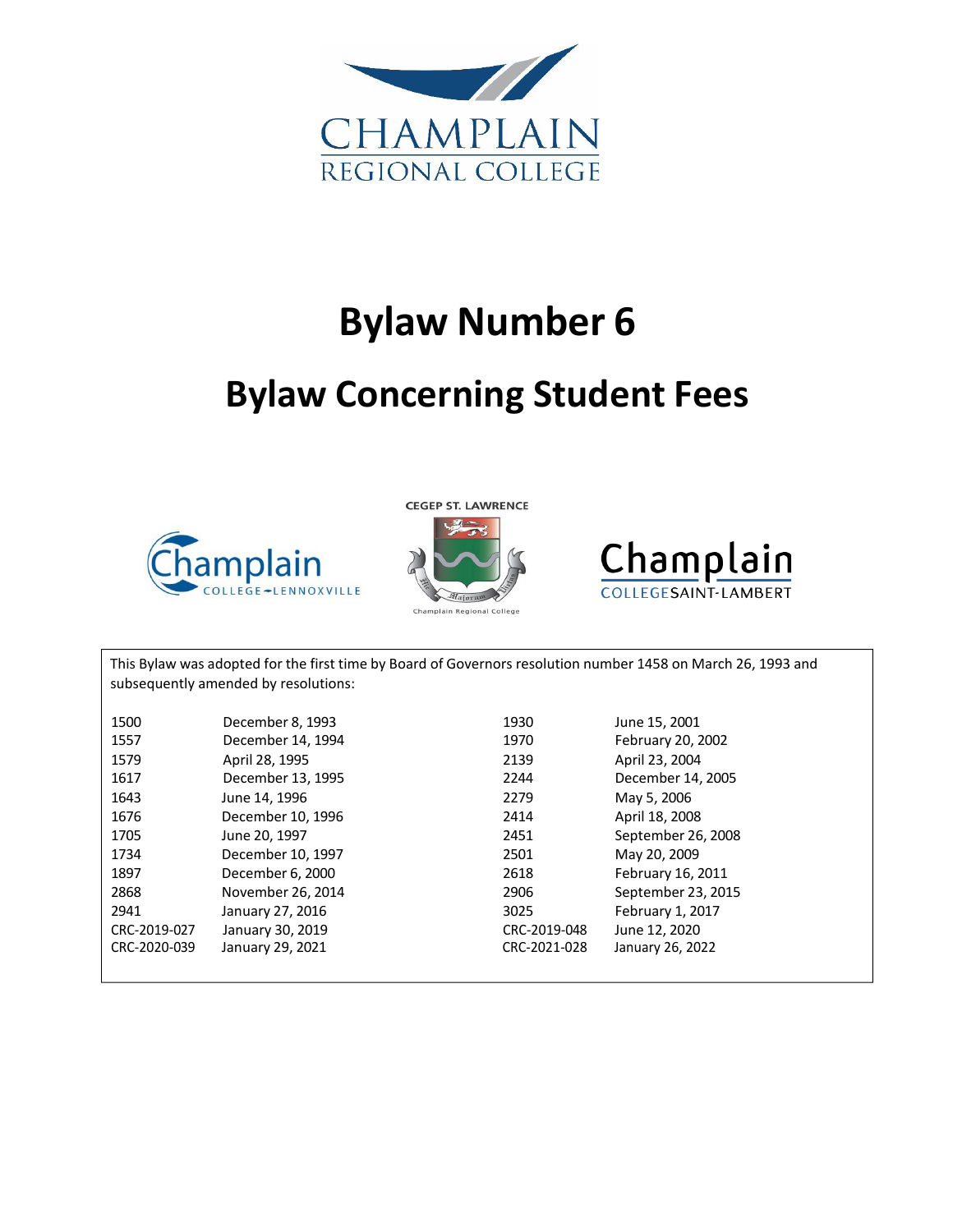## **Table of Contents**

| Article 1 |  |
|-----------|--|
| 1.1       |  |
| 1.2       |  |
| 1.3       |  |
| Article 2 |  |
| 2.1       |  |
| 2.2       |  |
| 2.3       |  |
| Article 3 |  |
| 3.1       |  |
| 3.2       |  |
| 3.3       |  |
| 3.4       |  |
| 3.5       |  |
| 3.6       |  |
| Article 4 |  |
| Article 5 |  |
| 5.1       |  |
| 5.2       |  |
| 5.3       |  |
| Article 6 |  |
|           |  |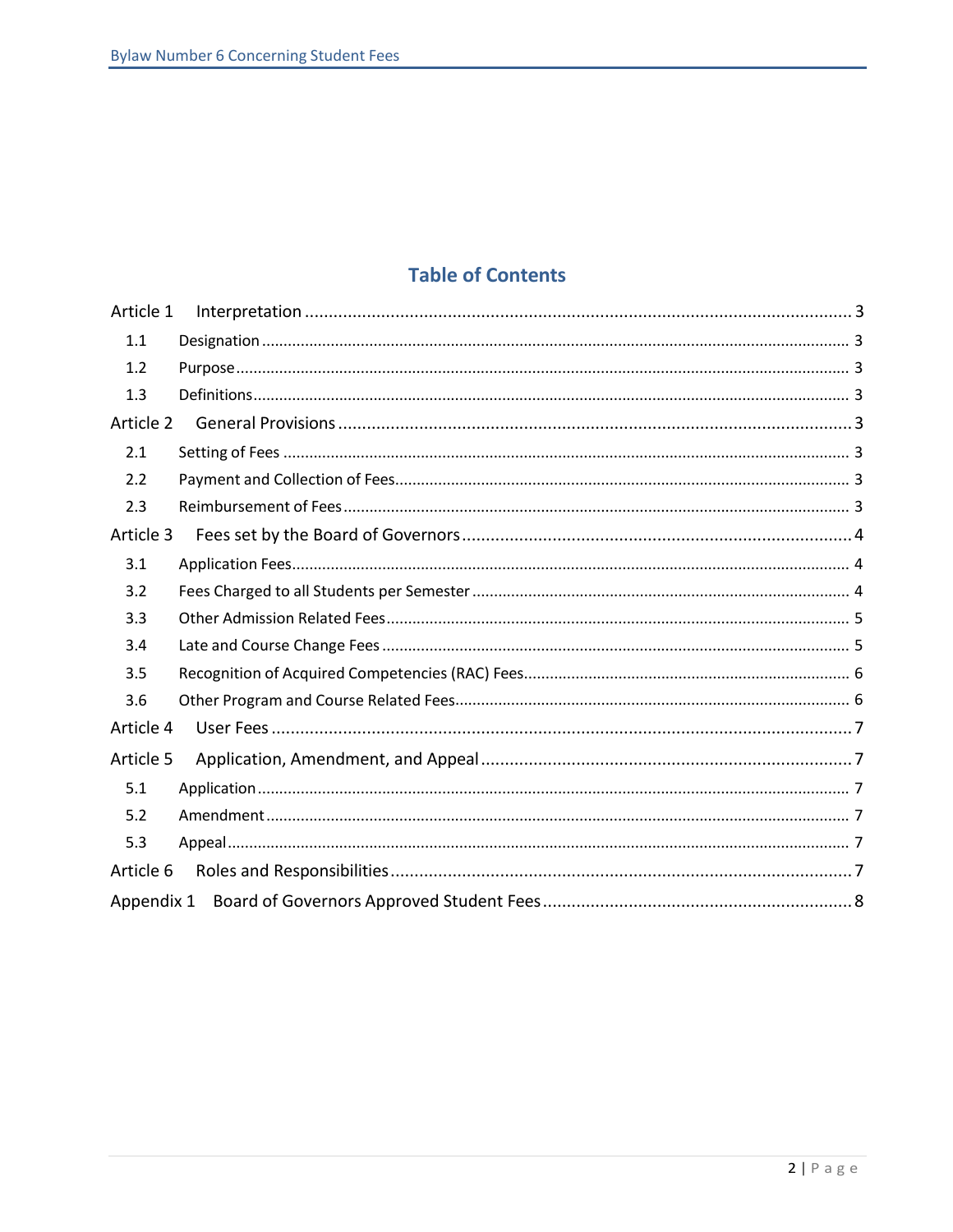## <span id="page-2-0"></span>**Article 1 Interpretation**

#### <span id="page-2-1"></span>**1.1 Designation**

The title of the present bylaw is "Bylaw Concerning Student Fees" and is designated as Bylaw Number 6.

#### <span id="page-2-2"></span>**1.2 Purpose**

Revenues shall be used only to defray the expenses incurred by the College over and above those paid by the Government, in offering the Services, activities and materials described in this Bylaw. Certain fees are subject to the approval of the Ministry or are set by another agency.

#### <span id="page-2-3"></span>**1.3 Definitions**

The definitions set forth in Article 1.1 of Bylaw Numbers 1 and 3, Article 1.4 of Bylaw 4 and Article 1.3 of Bylaw 5 apply to Bylaw 6. Definitions determined by the Colleges' Act or any of its regulations take precedence over any such definitions.

## <span id="page-2-5"></span><span id="page-2-4"></span>**Article 2 General Provisions**

#### **2.1 Setting of Fees**

The fees described in Articles 3 and summarized in Appendix 1 are set by the Board of Governors, may be reviewed and revised annually prior to January  $31<sup>st</sup>$  for the following academic year, the fees approved by the Board of Governors, which are summarized in Appendix 1, are the maximum amounts that can be charged. However, the Registrar or Director of Continuing Education may waive or reduce a fee or fees provided for in this Bylaw.

#### <span id="page-2-6"></span>**2.2 Payment and Collection of Fees**

All fees charged to students for College activities will be invoiced and collected through the College's administrative system and deposited into the College's accounts.

#### <span id="page-2-7"></span>**2.3 Reimbursement of Fees**

Unless otherwise indicated by this Bylaw, information about the rules and procedures regarding reimbursement of fees shall be provided to students prior to the payment of the fee.

In the event that the College cancels a program or a course, all related fees shall be refunded.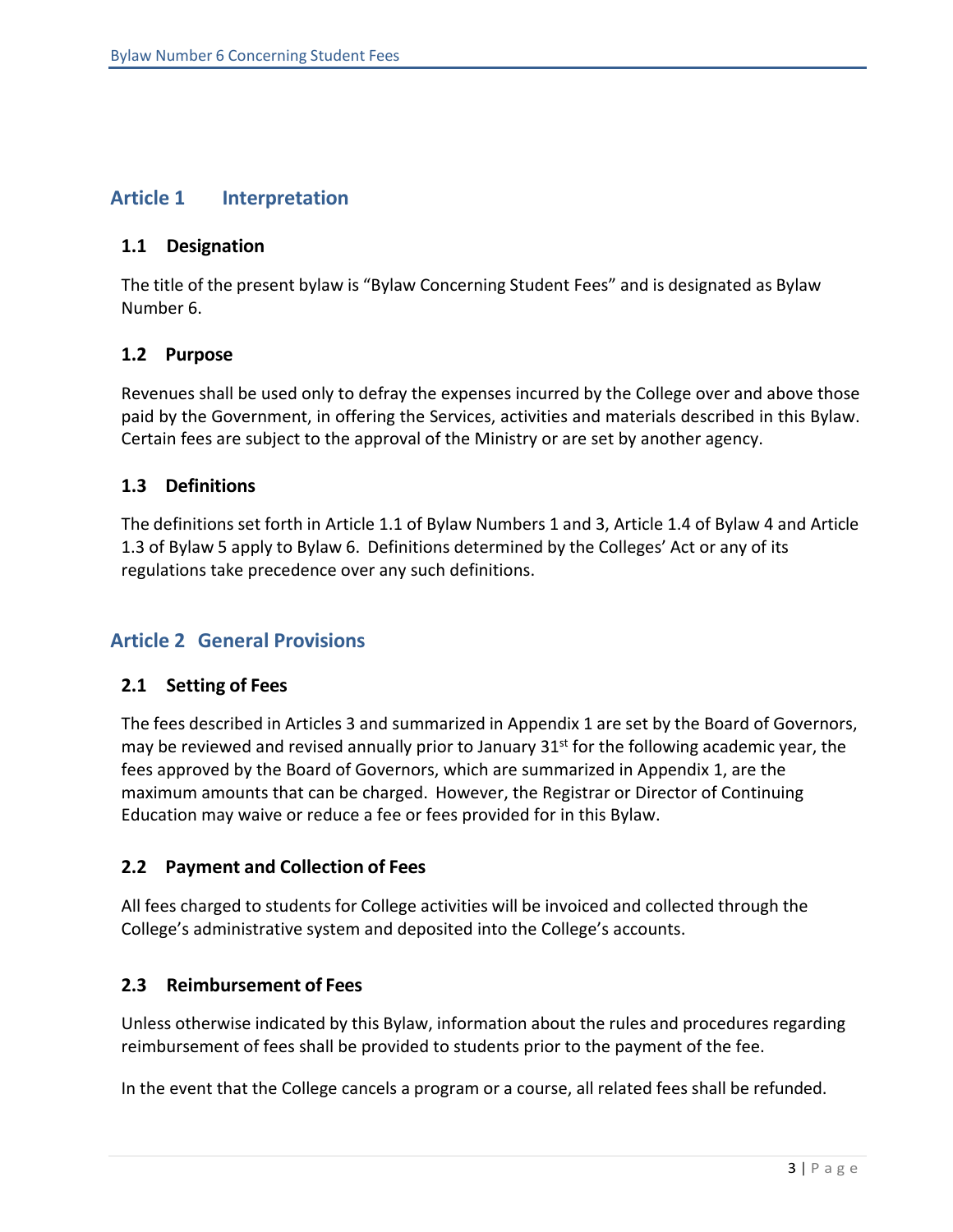Reimbursements shall normally be made within thirty (30) days of a written request or cancellation of the program or course.

## <span id="page-3-0"></span>**Article 3 Fees set by the Board of Governors**

In accordance with the College's Act and related regulations, the Board of Governors shall approve the following fees:

### <span id="page-3-1"></span>**3.1 Application Fees**

For each application filed, applicants pay a non-refundable fee towards defraying the costs of opening and analysing the dossier, as well as related correspondence unless the College refuses admission.

No additional fees shall be charged to a student for a change in program or option.

#### <span id="page-3-2"></span>**3.2 Fees Charged to all Students per Semester**

#### **3.2.1 Registration Fees**

Each semester, students may be required to pay a non-refundable fee to defray the costs involved in registering students and updating student files.

#### **3.2.2 Fees for Services Related to Studies**

Each semester, Students may be required to pay a fee for the following services related to their studies:

- Student identification card
- Student handbook
- Academic and career information
- Counselling
- Learning centres

Students who withdraw from all courses prior to the official course withdrawal deadline shall be reimbursed for all fees paid under this article.

No fees may be charged for the following:

- Commandite processing
- Attestations of attendance required by law
- Placement tests
- Mark reviews
- Course withdrawal
- Course changes or corrections required by the College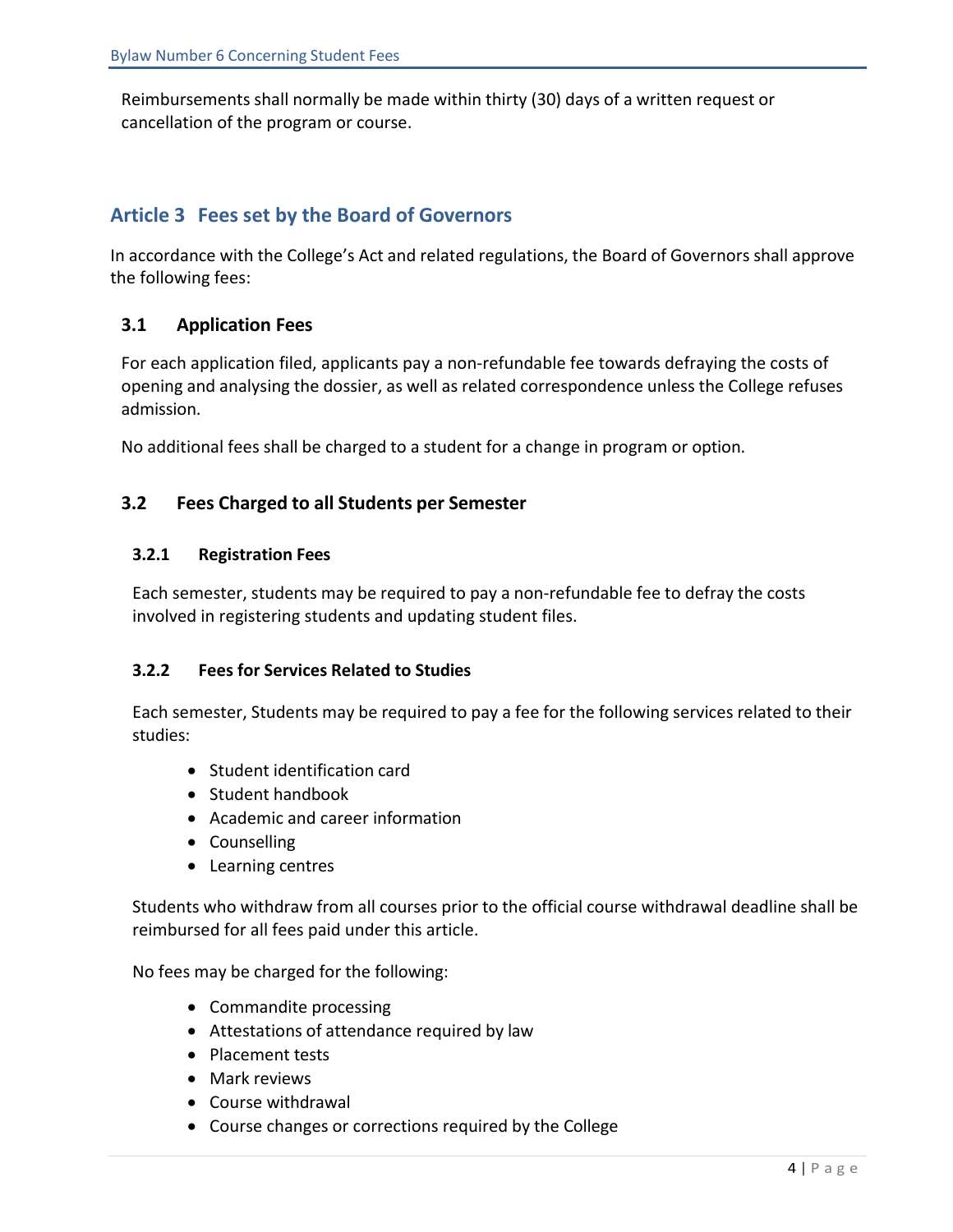#### **3.2.3 Auxiliary Service Fees**

Each semester, Students may be required to pay a fee to defray the costs of making some or all of the following auxiliary services available:

- Financial and counselling
- Health and social services
- Counselling
- Pastoral services
- Placement services
- Socio-cultural activities
- Unique services provided by Bishop's University to Lennoxville students

Students will be charged on an individual basis for expenses incurred by the College which are not provided by the government funding or other fees:

- Fines (library, smoking, etc)
- Charges (NSF cheques, late payment fees, etc.)
- Intercollegiate and intramural sports activities

#### <span id="page-4-0"></span>**3.3 Other Admission Related Fees**

For the following specific operations, students may be required to pay a non-refundable fee to defray the costs of the operation involved:

- English Proficiency Assessment
- French Proficiency Assessment
- Foreign Transcript Evaluation Fee
- Sports-Etudes and Arts-Etudes
- Equivalence Request for courses or programs completed at another educational institution
- Coop Programs Alternating Work-Study Programs

#### <span id="page-4-1"></span>**3.4 Late and Course Change Fees**

For the following specific operations, students may be required to pay a non-refundable fee to defray the costs of the operation involved:

- Late Application Fee
- Late Registration Fee
- Late Timetable Pickup
- Course Changes that occurs outside of the course change period specified in campus regulations.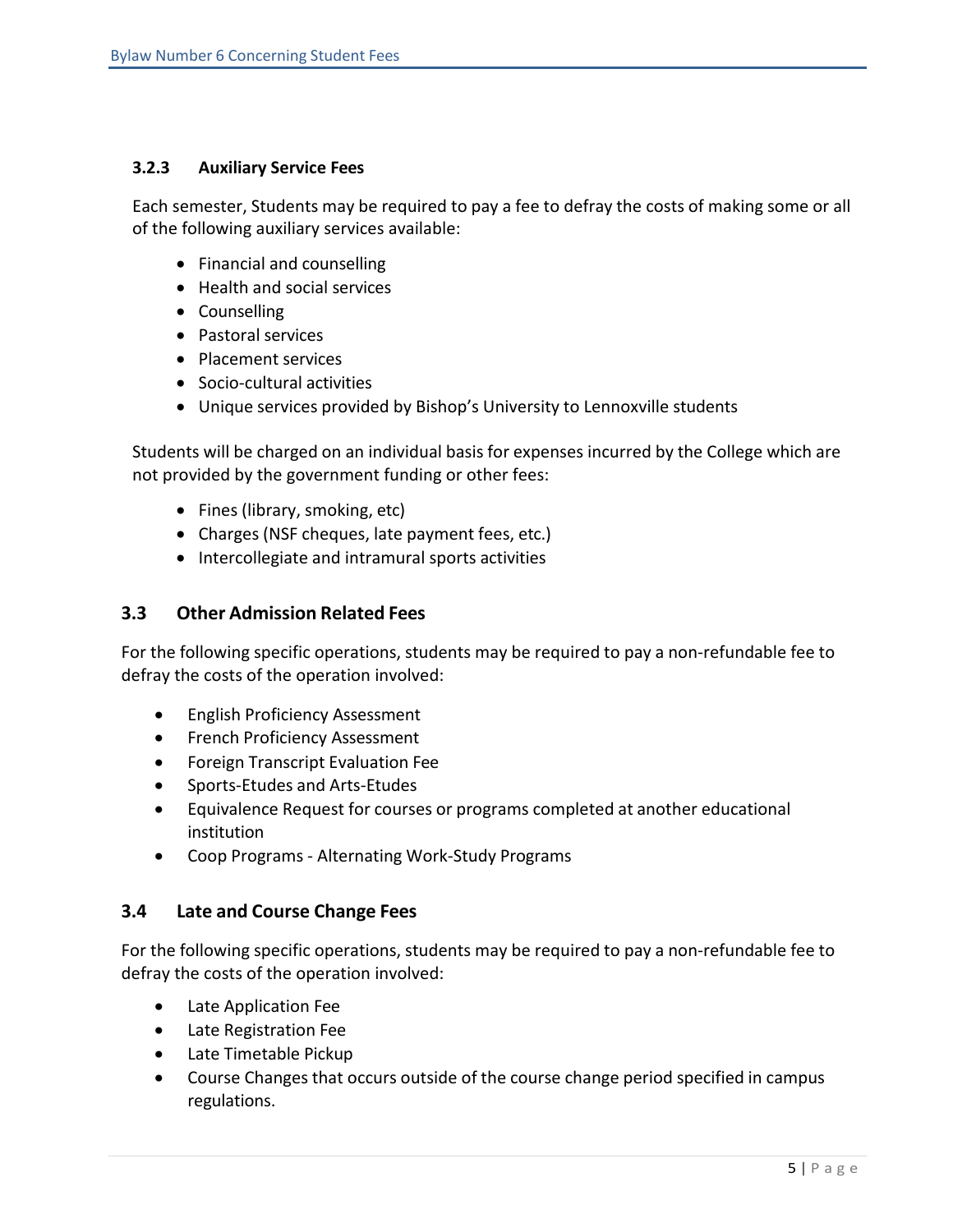### <span id="page-5-0"></span>**3.5 Recognition of Acquired Competencies(RAC) Fees**

Students may be required to pay:

- A File Analysis fee for Recognition of Acquired Competencies (RAC).
- A fee for the evaluation of a competency.
- A fee if they miss a scheduled validation interview or evaluation appointment without a valid reason.

If a student's RAC file remains inactive for a period exceeding one year, the student may be required to restart the process for any competencies not already recognized.

#### <span id="page-5-1"></span>**3.6 Other Program and Course Related Fees**

#### **3.6.1 Optional Programs**

At the time of registration, the College shall collect a program fee for an International Baccalaureate Program

#### **3.6.2 Tuition Fees for a Program leading to a Diploma of College Studies (DEC)**

At the time of registration, the College shall collect tuition fees for a program leading to a Diploma of College Studies in accordance with the *Règlement sur les droits de scolarité qu'un collège d'enseignement général et professionnel* as amended from time to time from students that are:

- not registered in a program of studies or are registering in a credited course outside of the student's program of studies.
- registered in an outreach program, summer school, or continuing education.

#### **3.6.3 Tuition Fees for Non-Quebec Residents**

At the time of registration, the College shall collect tuition fees from non-Quebec residents as defined by the *Règlement sur la définition de résident du Québec* and in accordance with the Ministry's budgetary rules for such tuition fees, as amended from time to time.

#### **3.6.4 File analysis and preparation for the transfer to another institution**

At the request of the student to transfer his/her file to another institution, the College shall collect a fee to cover the cost of conducting a file analysis and prepare the necessary documents for the other institution. The analysis and preparation can include proposed substitutions and/or equivalencies for another institution.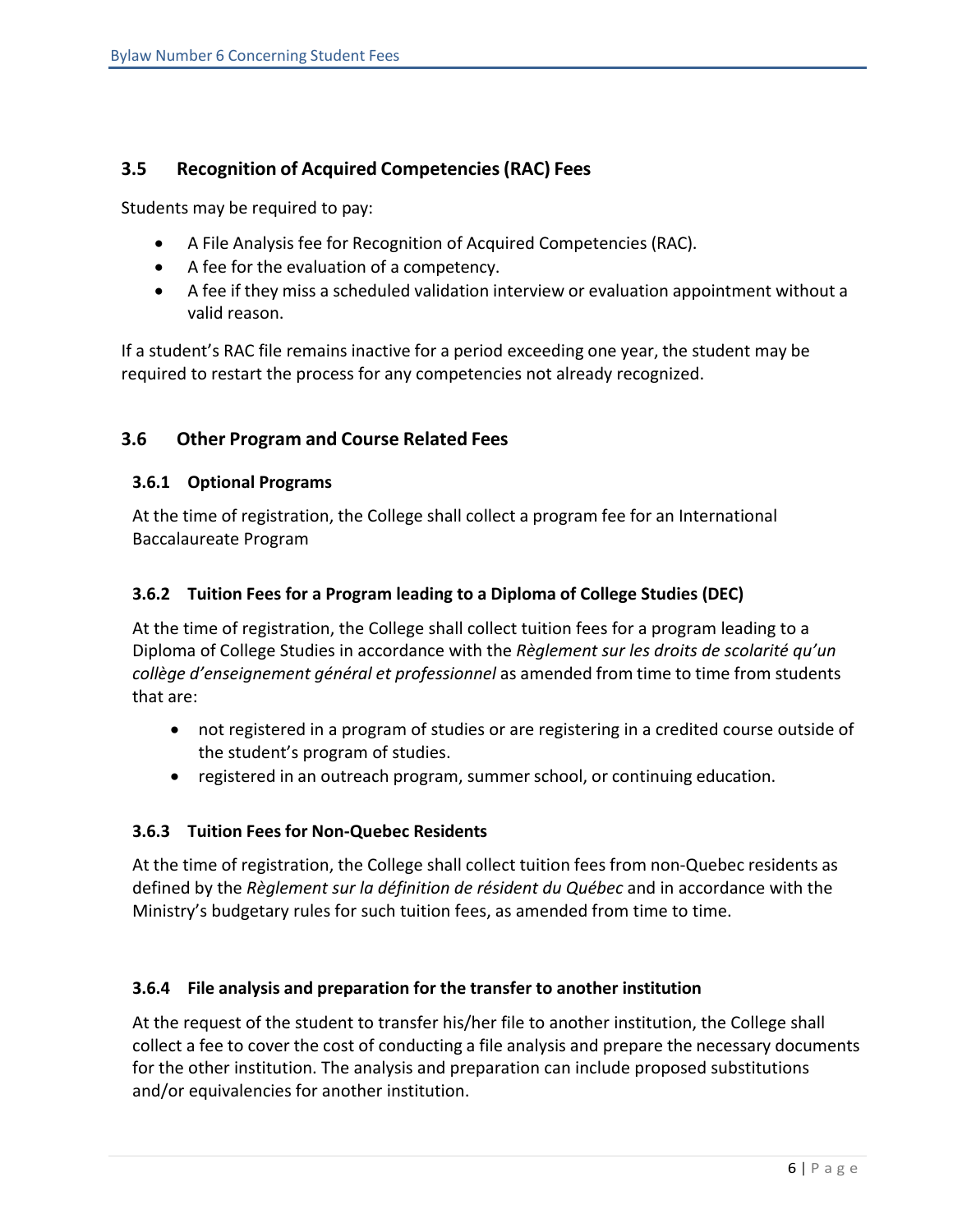## <span id="page-6-0"></span>**Article 4 User Fees**

Certain types of user fees are neither regulated by the government nor by this Bylaw and are meant to defray costs, including but not limited to:

- Parking
- Cafeteria
- Residences
- Bookstore
- Non-credit courses
- Replacement or supplementary copies of documents
- Additional official transcripts
- Attestation of attendance not required by law
- Transportation, lodging, food or equipment rental for sites outside the College
- Access to libraries and other facilities outside normal class hours
- Supplementary tutoring and remedial assistance (not provided for either by government funding or other fees)
- <span id="page-6-1"></span>• Access to computers and to the internet outside the normal class hours

## <span id="page-6-2"></span>**Article 5 Application, Amendment, and Appeal**

#### **5.1 Application**

The fees described in Article 3.02 above may be charged to all students, even though an individual student may not directly benefit from the services, activities or materials for which such fees are charged.

#### <span id="page-6-3"></span>**5.2 Amendment**

This Bylaw may be amended from time to time or repealed, in accordance with the procedure specified in Bylaw Number 1 (Article 3.10.1).

#### <span id="page-6-4"></span>**5.3 Appeal**

Students who are unable to pay any particular specified fee may appeal to the Director responsible for Student Services or Continuing Education at each campus as is appropriate, who will review the appeal and render a decision.

#### <span id="page-6-5"></span>**Article 6 Roles and Responsibilities**

- Campus Directors are responsible for the implementation and application of the present bylaw in collaboration with the Director of Financial Services and the Director of Studies.
- The Director of Financial Services will annually review the present bylaw in collaboration with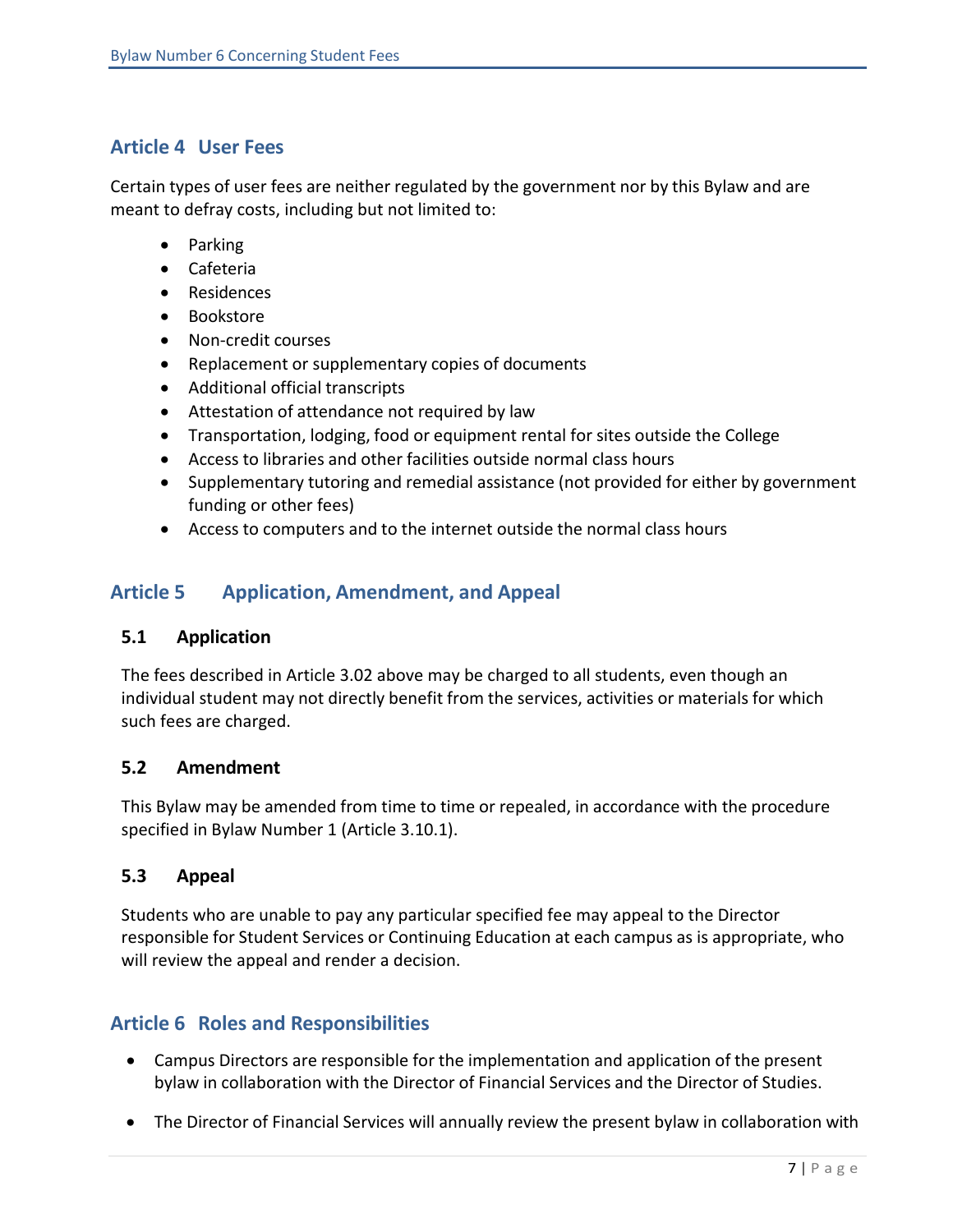the Campus Directors or when deemed necessary.

<span id="page-7-0"></span>• The Board of Governors approves the present bylaw and revisions.

## **Appendix 1 Board of Governors Approved Student Fees**

|                                                                                                      | Fee in Canadian Dollars (\$): |                    |                     |  |
|------------------------------------------------------------------------------------------------------|-------------------------------|--------------------|---------------------|--|
| <b>Description of Fees</b>                                                                           | Lennoxville                   | <b>St. Lambert</b> | <b>St. Lawrence</b> |  |
| 3.01 Application Fees                                                                                |                               |                    |                     |  |
| • Full-time Students by Program:                                                                     |                               |                    |                     |  |
| Pre-university Programs                                                                              | SRAM <sup>1</sup> Rates       | 30                 | 30                  |  |
| <b>Technical Programs</b><br>٠                                                                       | <b>SRAM Rates</b>             | 30                 | 30                  |  |
| Continuing Education                                                                                 | 30                            | 30                 | 30                  |  |
| • Part-time Students All Programs                                                                    | <b>SRAM Rates</b>             | 30                 | 30                  |  |
| 3.02 Fees Charged to all Students per Semester                                                       |                               |                    |                     |  |
| • Full-time Students:                                                                                |                               |                    |                     |  |
| <b>Registration Fees</b><br>٠                                                                        | 20                            | 20                 | 20                  |  |
| Fees for Services Related to Studies<br>٠                                                            | 25                            | 25                 | 25                  |  |
| <b>Auxiliary Service Fees</b><br>$\blacksquare$                                                      | 142 145                       | 130 140            | 165                 |  |
| Auxiliary Service Fees - Unique services provided by<br>$\blacksquare$<br><b>Bishop's University</b> | 43 44                         | n/a                | n/a                 |  |
| Total:                                                                                               | 230 234                       | 175 185            | 210                 |  |
| • Part-time Students: (per course)                                                                   |                               |                    |                     |  |
| <b>Registration Fees</b>                                                                             | 5                             | 5                  | 5                   |  |
| Fees Services Related to Studies<br>$\blacksquare$                                                   | 6                             | 6                  | 6                   |  |
| Auxiliary Service Fees                                                                               | 36 37                         | 20 30              | 37                  |  |
| Auxiliary Service Fees - Unique services provided by Bishop's                                        | 11                            | n/a                | n/a                 |  |
| University                                                                                           |                               |                    |                     |  |
| 3.03 Other Admissions Related Fees                                                                   |                               |                    |                     |  |
| • English Proficiency Assessment                                                                     | n/a                           | n/a                | 35                  |  |
| • French Proficiency Assessment                                                                      | 30                            | n/a                | n/a                 |  |
| • Foreign Transcript Evaluation Fee                                                                  | 65                            | n/a                | 75                  |  |
| • Sports-Etudes and Arts-Etudes (per semester)                                                       | n/a                           | $n/a$ 50           | 50                  |  |
| • Equivalence Request (Per Course, Per Program)                                                      | 25 (max 100)                  | 25 (max 100)       | 25 (max 100)        |  |
| • Coop Programs - Alternating Work-Study Programs                                                    | 75                            | n/a                | n/a                 |  |
| 3.04 Late and Course Change Fees                                                                     |                               |                    |                     |  |
| • Late Application Fee                                                                               | 10                            | 10 25              | 25                  |  |
| • Late Registration or Late Course Confirmation                                                      | 50                            | 50                 | 50                  |  |
| • Late Timetable Pickup (First year students only)                                                   | 50                            | n/a                | n/a                 |  |
| • Late Payment Fee                                                                                   | n/a                           | 25                 | 25                  |  |
| • Not Sufficient Funds (NSF) Cheque Fee                                                              | 50                            | 50                 | 50                  |  |
| • Course Changes Outside of Schedule                                                                 | 25                            | $n/a$ 20           | 25                  |  |
| 3.05 Recognition of Acquired Competency (RAC) Fees:                                                  |                               |                    |                     |  |
| • RAC File Analysis                                                                                  | 45                            | 45                 | 45                  |  |
| • RAC Evaluation of Competency (Per Competency, per Program)                                         | 40 (max 500)                  | 40 (max 500)       | 40 (max 500)        |  |
| • Missed Appointment for RAC Services                                                                | 30                            | 30                 | 30                  |  |
| 3.06 Other Program or Course Related Fees:                                                           |                               |                    |                     |  |
| · Optional Program: International Baccalaureate                                                      | n/a                           | 400 n/a            | n/a                 |  |
| • Course for a student not registered in a program, or Courses                                       |                               |                    |                     |  |
| Outside Student's Program (Per Course Hour)                                                          | 6                             | 6                  | 6                   |  |
| • Outreach Program, Summer School, or Continuing Education (Per                                      |                               |                    | 6                   |  |
| Course Hour)                                                                                         | 6                             | 6                  |                     |  |